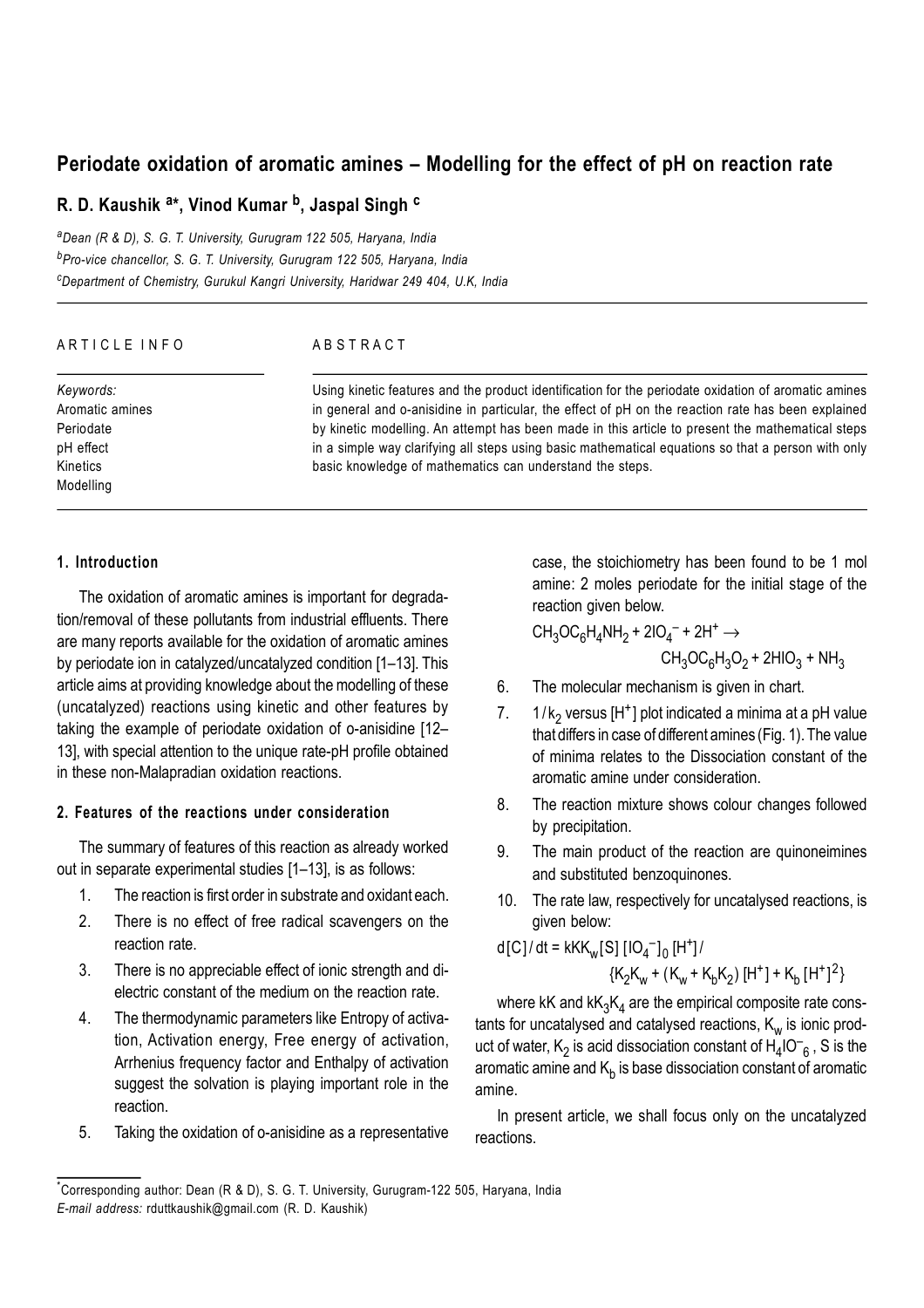

Fig. 1. Effect of [H<sup>+</sup>] on reaction rate at [NaIO<sub>4</sub>] = 0.001 mol dm<sup>-3</sup>, [OMA] = 0.01 mol dm<sup>-3</sup>, acetone = 10% (v/v), Temp. = 35 ± 0.1°C.

#### *2.1. Derivation of rate law:*

The stoichiometry is given by,  
\n
$$
CH_3OC_6H_4NH_2 + 2IO_4^- + 2H^+ \rightarrow CH_3OC_6H_3O_2 + 2HIO_3 + NH_3
$$
\n(1)

Assuming  $CH_3OC_6H_4NH_2$  and  $H_4IO_6^-$  as the reactive species and based on the observed kinetic data and pH- dependence, the following mechanism can be proposed:

$$
CH_3OC_6H_4NH_2 + [IO_4^-] \xrightarrow{K} [A]
$$
 (2)

$$
[A] \xrightarrow{k} \text{Internetiate [B] (slow)} \tag{3}
$$

$$
[B] + IO4 \longrightarrow Intermediate [C] (Fast)
$$
 (4)

The intermediate, C, appear to undergo very slow reorganization / hydrolysis to yield the reaction product.

$$
Intermediate [C] \longrightarrow Product \tag{5}
$$

In the mechanism for simplicity,  $H_4$ IO<sub>6</sub><sup>-</sup> has been written as  $IO_4^-$ . Since the elementary reactions in liquid phase are a rarity, the formation of a transient intermediate [C], which could be a collisional complex / reactant pair in a rapid step having a low value of equilibrium constant, K, is assumed in the proposed gross mechanism

The mechanistic steps  $(2-3)$  lead to the rate law:

$$
d[C]/dt = k[A] \tag{6}
$$

$$
= kK \left[ CH_3OC_6H_4NH_2 \right] \left[ IO_4^- \right] \tag{7}
$$

Since the observed kinetics shows first order in each of  $[\text{CH}_3\text{OC}_6\text{H}_4\text{NH}_2]$  and  $[\text{IO}_4^-]$ , the value of K must be low.

Since the observed kinetics shows first order in each of [CH<sub>3</sub>OC<sub>6</sub>H<sub>4</sub>NH<sub>2</sub>] and [IO<sub>4</sub><sup>-</sup>], the value of K must be low. This can be proved as described below.

If  $[IO_4^-]_0$  and  $[S]_0$  represent the initial concentrations of reactants in excess, at a fixed pH, under the condition  $[IO_4^-]_0$  >> [S], the rate of formation of intermediate, C, is given by:

$$
d[C]/dt = kK [IO4-]free [S]free
$$
 (8)

As  $[IO_4^-]$  is in excess initially. Therefore, its free concentration and initial concentration can be taken as almost the same. Further representing the excess initial concentration of  $IO_4^-$  by  $[IO_4^-]_0$ , we get,

$$
d[C]/dt = kK [IO_4^-]_0 [S]_{free}
$$
 (9)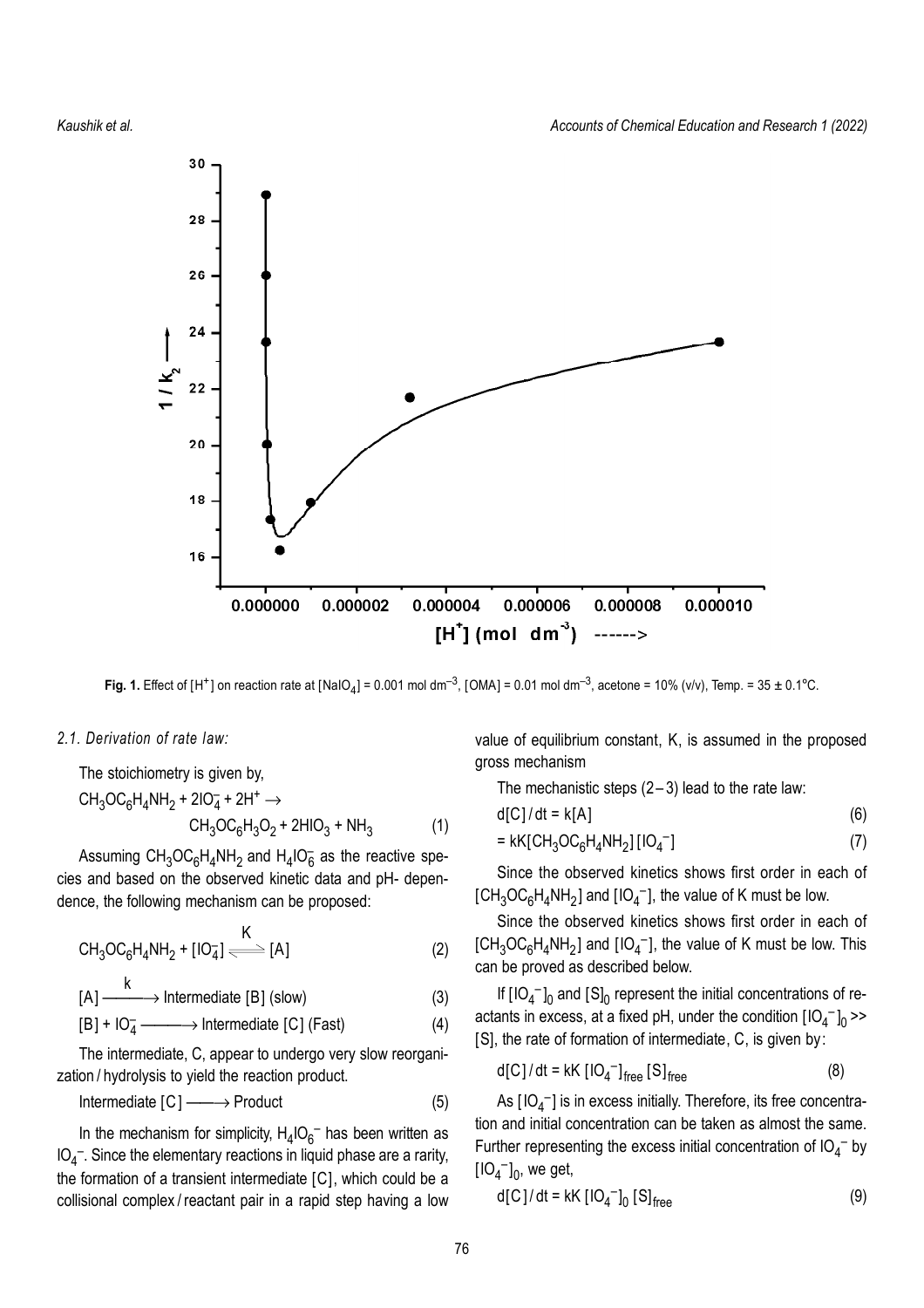If total concentration of substrate is represented by [S], then,  $[S] = [S]_{\text{free}} + [S]_{C}$ (10)

where  $\left[\mathsf{S}\right]_{\mathsf{C}}$  is the concentration used for formation of complex 'A'.

Further,  $[S]_C = [A] = K[S]_{free} [IO_4^-]_0$ (11)

From eqs. (9) and (10),

 $[S] = [S]_{\text{free}} + K[S]_{\text{free}} [IO_4^-]_0$ 

Or

 $[S] = [S]_{\text{free}} (1 + K[IO_{4}^-]_0)$ 

Or

 $[S]_{\text{free}} = [S] / (1 + K[IO_{4}]_{0}$  $(12)$ From eqs. (9) and (12),

$$
d[C]/dt = kK[IO_4^-]_0 [S]/(1 + K[IO_4^-]_0)
$$
 (13)

Likewise, under the condition  $\left[S\right]_0 \gg \left[\left|O_4\right|^{-1}\right]$ 

$$
d[C]/dt = kK[IO_4^-] [S]_0 / (1 + K[S]_0)
$$
 (14)

In eqs. (13) and (14), K must be very small to get  $K[IO_4^-]_0$  or  $\textsf{K}[\textsf{S}]_0$  negligible w.r.t.1, and only than the order can be one in both reactants. As the order has been found experimentally one in each reactant, the value of K is very small.

Since the reaction shows first order in each of [S] and  $[IO_4^-]$ , the inequalities  $K[S]_0 \gg 1$  and  $[IO_4^-] \gg 1$  should operate in eqs. (13) and (14), respectively leading to the rate laws in eqs. (15) and (16).

d[C] / dt =  $k_2$ [IO<sub>4</sub><sup>-</sup>] [S]<sub>0</sub> (15)

where  $\mathsf{k}_2$  is a pH-dependent second order rate constant.

On the other hand, under the condition  $[S]$ o >>  $[IO_4^-]$ , the rate was defined by eq. (iii) and  $\rm k_{obs}$  was equal to  $\rm k_{2}$  [IO<sub>4</sub><sup>-</sup>]<sub>0</sub>.

$$
d[C]/dt = k_2[10_4^-][S]_0
$$
 (16)

The values of  $\mathsf{k}_2$  determined from  $\mathsf{k}_{\text{obs}}$  values indicate a clear cut first order in each of periodate and aniline.

# *2.2. Derivation of complete rate law including [H + ] dependence and explanation for the effect of ph onreaction rate:*

Speciation of substrate and the oxidant are to be taken into consideration.

*Speciation of Periodate ion:*

$$
H_5IO_6 \Longleftrightarrow H_4IO_6^-, K_1 = 2.3 \times 10^{-2}
$$
 (17)

$$
H_4IO_6^- \longrightarrow H_3IO^{2-}6, K_2 = 4.35 \times 10^{-9}
$$
 (18)

Total concentration of periodate,  $[IO_4^-]$  is sum of  $[H_5IO_6]$ ,  $[H_4IO_6^-]$  and  $[H_3IO_6^{2-}]$ , i.e.,

$$
[IO_4^-] = [H_5IO_6] + [H_4IO_6^-] + [H_3IO_6^{2-}]
$$

#### *Kaushik et al. Accounts of Chemical Education and Research 1 (2022)*

From equilibria (17) and (18)

$$
[IO4-] = \{ [H4IO6-] [H+] / K1 \} + [H4IO6-] + \{ K2 [H4IO6-] / [H+] \} \tag{19}
$$

$$
[IO_4^-] = [H_4IO_6^-] \{ [H^+] / K_1 + 1 + K_2 / [H^+] \}
$$
 (20)

On substituting [H<sup>+</sup>] = 10<sup>-6</sup> to 10<sup>-9</sup> (pH = 6 to 9) and K<sub>1</sub> = 2.3  $\times$ 10 $^{-2}$  in eq. (20), we get

 $[IO<sub>4</sub>^-] = [H<sub>4</sub>IO<sub>6</sub>^-] [(4 \times 10^{-5} \text{ to } 4 \times 10^{-8}) + 1 + (4.35 \times 10^{-3} \text{ to }$ 4.35)].

So  $[H^+]$  /  $K_1$  term is negligible in eq. (4) as compared to two other terms. [Note: It will not be negligible even at pH 3, 4 or 5]

On neglecting  $[H^+] / K_1$  in eq. (20), we get

$$
[IO4-] = [H4IO6-] (1 + K2 / [H+])
$$
  
Or [IO<sub>4</sub><sup>-</sup>] = {[H<sub>4</sub>IO<sub>6</sub><sup>-</sup>]([H<sup>+</sup>] + K<sub>2</sub>)} / [H<sup>+</sup>]  
Or [H<sub>4</sub>IO<sub>6</sub><sup>-</sup>] = [IO<sub>4</sub><sup>-</sup>][H<sup>+</sup>]/ ([H<sup>+</sup>] + K<sub>2</sub>) (21)

*Speciation of Aniline***:**

CH3OC<sup>6</sup> H4 NH<sup>2</sup> + H2O CH3OC<sup>6</sup> H4 NH<sup>3</sup> + + OH – ; Kb = 3×10 –10 (22)

Similarly from equilibrium (6), the total concentration of the substrate [S] is given by

$$
[S] = [CH_3OC_6H_4NH_2] + [CH_3OC_6H_4NH_3^+]
$$
  
Or,  $[S] = [CH_3OC_6H_4NH_2] + K_b[CH_3OC_6H_4NH_2]/[OH^-]$   
Or,  $[S] = [CH_3OC_6H_4NH_2] (1 + K_b/[OH^-])$   
Or  $[S] = \{[CH_3OC_6H_4NH_2] ([OH^-] + K_b)\}/[OH^-]$ 

Reactive free [CH $_{3}$ OC $_{6}$ H $_{4}$ NH $_{2}$ ] is given by  $[CH_{3}OC_{6}H_{4}NH_{2}] = [S][OH^{-}] / \{[OH^{-}] + K_{b}$  $(23)$ 

*Complete rate law including [ H <sup>+</sup> ] dependence:*

The rate is given by Rate = kK[CH3OC<sup>6</sup> H4 NH<sup>2</sup> ] [H<sup>4</sup> IO6 – ] (7) where [H<sup>4</sup> IO6 – ] = [IO<sup>4</sup> – ]

Under the condition **when substrate is taken in excess**, and on substituting the values of [CH $_3$ OC $_6$ H $_4$ NH $_2$ ] and [H $_4$ IO $_6$ <sup>–</sup>] from eqs. (21) and (23) in to eqn. (7),

Rate = kK([S<sup>0</sup> ] [OH – ] / {[OH – ] + K<sup>b</sup> }) ([IO<sup>4</sup> – ] [H<sup>+</sup> ] / ([H + ] + K<sup>2</sup> )) (24)

Or

Rate = kK{[S<sup>0</sup> ] [OH – ] / [OH – ] + K<sup>b</sup> } {[ IO<sup>4</sup> – ] [H<sup>+</sup> ] / [H + ] + K<sup>2</sup> }

Or

Rate = kK[S<sup>0</sup> ] [OH – ] [ IO<sup>4</sup> – ] [H + ] / ({[OH – ] + K<sup>b</sup> } ([H + ] + K<sup>2</sup> )) (25)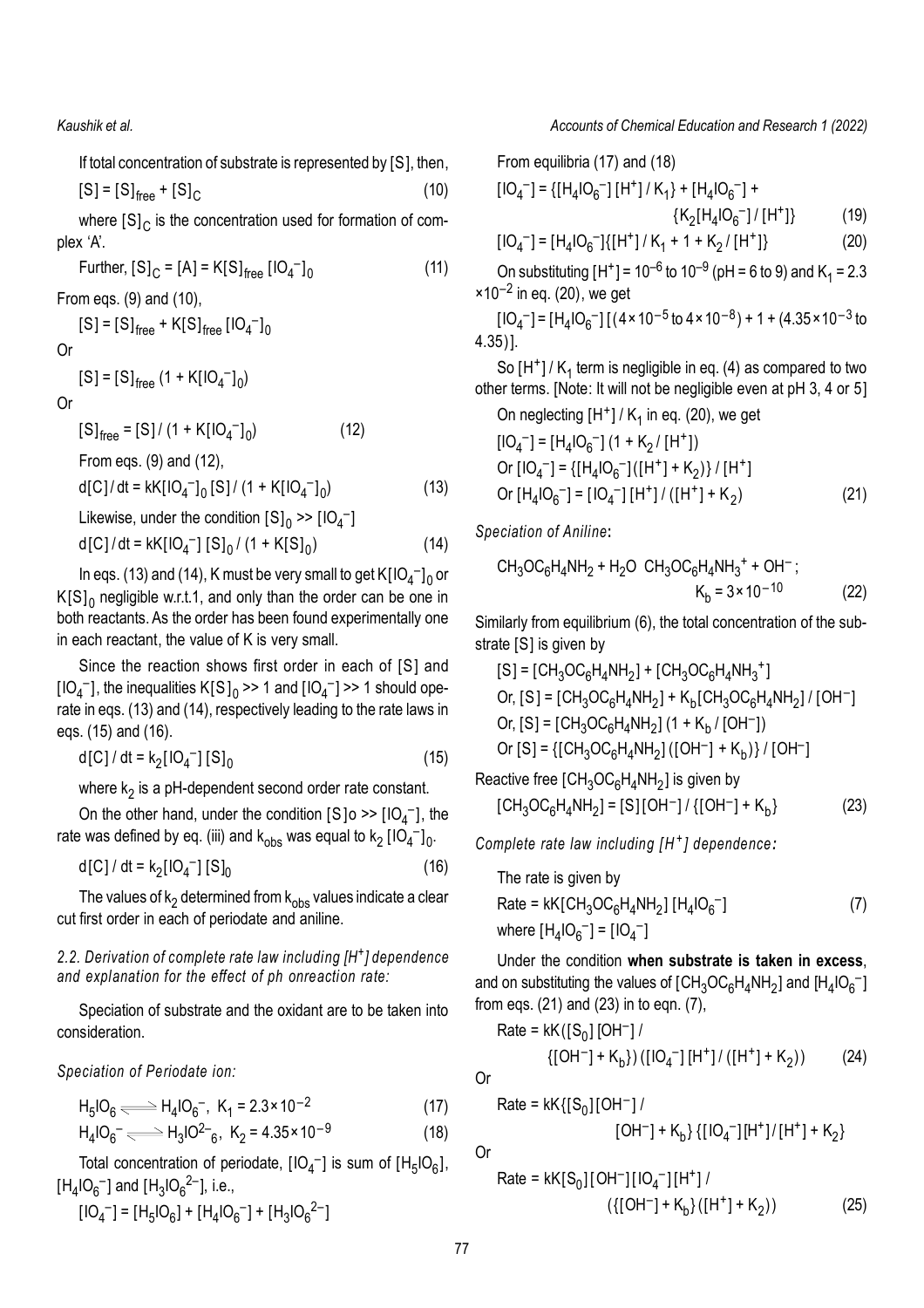On putting, 
$$
K_w = [OH^-][H^+]
$$
 in numerator in eq. (25),  
Rate = kKK<sub>w</sub>[S<sub>0</sub>][IO<sub>4</sub><sup>-</sup>]/(([OH<sup>-</sup>] + K<sub>b</sub>)([H<sup>+</sup>] + K<sub>2</sub>)) (26)

Or

$$
Rate = kKK_w[S]_0[IO_4^-]/
$$

$$
\{[OH^-][H^+]+[OH^-]K_2+Kb[H^+]+K_2Kb\}
$$

Putting  $[OH^-]$  = Kw /  $[H^+]$  and  $[H^+]$   $[OH^-]$  = Kw in denominator,

Rate = 
$$
kKK_w[S]_0[IO_4^-]/
$$
  
{ $K_w + (K_wK_2/[H^+]) + K_b[H^+] + K_2K_b$ } (27)

Multiplying by [H<sup>+</sup>] in numerator and denominator,

Rate = 
$$
kKK_w[S]_0[IO_4^-][H^+]/
$$
  
{ $K_w[H^+] + K_wK_2 + K_b[H^+]^2 + K_2K_b[H^+]}$  (28)

On rearranging eqn. 28,

Rate = 
$$
kKK_w[S]_0[IO_4^-][H^+]/
$$
  
{ $K_wK_2 + [H^+](K_w + K_2K_b) + K_b[H^+]^2$ } (29)

where kK is the empirical composite rate constant,  $\mathsf{K}_{_{\mathsf{W}}}$  is ionic product of water,  $\mathsf{K}_2$  is acid dissociation constant of  $\mathsf{H}_4 \mathsf{I} \mathsf{O}_6^{-}$ ,  $\mathsf{K}_\mathsf{b}$ is base dissociation constant of aniline and [S $\mathrm{]_0}$  represents the concentration of aniline that has been taken in excess.

Comparing eqn. (29) with eqn. (15), we get,  
\n
$$
k_2[IO_4^-][S]_0 = kKK_w[S]_0[IO_4^-][H^+]/
$$
\n
$$
{K_wK_2 + [H^+](K_w + K_2K_b) + K_b[H^+]^2}
$$

Or

$$
k_2 = kKK_w[H^+] / \{K_wK_2 + [H^+](K_w + K_2K_b) + K_b[H^+]^2\} (30)
$$
  
Equation (30) on rearranging becomes eqn. (31)  

$$
1/k_2 = \{K_wK_2 + [H^+](K_w + K_2K_b) + K_b[H^+]^2\} / \qquad kKK_w[H^+] \qquad (31)
$$

Or

$$
1/k_{2} = {K_{w}K_{2}/kKK_{w}[H^{+}]} + {[H^{+}](K_{w} + K_{2}K_{b})}/
$$

$$
kKK_{w}[H^{+}]} + {K_{b}[H^{+}]^{2}/kKK_{w}[H^{+}]}.
$$

Or

$$
1/k_{2} = \{K_{2}/kK[H^{+}]\} + \{K_{w} + K_{2}K_{b}\}/kKK_{w}\} + \{K_{b}[H^{+}]/kKK_{w}\}
$$
 (32)

The nature of the rate law (32) shows that a plot of 1/k<sub>2</sub> versus [H<sup>+</sup>] shall pass through a minimum as discussed in a review by Gupta and Gupta [14 ].

*2.3. Differentiation of 1/k<sup>2</sup> with respect to [H + ] as mentioned* above for arriving at final relation [H<sup>+</sup>]<sub>min</sub> = (k<sub>2</sub>k<sub>w</sub> / k<sub>b</sub>)<sup>1/2</sup> and *obtaining the conditions of minimum in 1/k<sup>2</sup> – [H + ] profile*

Note: The formulas involved are as follows:

1. General formula is,  $d/dx (x^n) = nx^{n-1}$ 

*Accounts of Chemical Education and Research 1 (2022)*

Therefore,

$$
d/dx(1/x) = d/dx(x^{-1}) = -x^{-1-1} = -x^{-2} = -1/x^2
$$
  
And

$$
d/dx(1/x^{2}) = d/dx(x^{-2}) = -2x^{-2-1} = -2x^{-3} = -2/x^{3}
$$
  
\n2. d/dx(a + bx + cx<sup>3</sup>)<sup>2</sup> = [{d/d(a + bx + cx<sup>3</sup>)}  
\n{(a + bx + cx<sup>3</sup>)<sup>2</sup> [(d/dx) (a + bx + cx<sup>3</sup>)]  
\n= [2(a + bx + cx<sup>3</sup>)][d/dx(a) + d/dx(bx) + d/dx(cx<sup>3</sup>)]  
\n= [2(a + bx + cx<sup>3</sup>)][0 + b + 3cx<sup>2</sup>]  
\n3. Lt means 1/x = ∞

$$
x \rightarrow 0
$$
  
4. x/y = 0 means, x = 0

5. If differentiation coefficient is represented by d.c., Numerator by N, and denominator by D, then,

d.c. of (N/D) = 
$$
\frac{D \text{ xd.c. of N} - N \text{ xd.c. of D}}{(D)^2}
$$

*Differentiation of 1 / k<sup>2</sup> with respect to [H<sup>+</sup> ]:*

We have  
\n
$$
1/k_2 = {K_2 / kK[H^+]} + {K_w + K_2 K_b} / kKK_w
$$
 +  
\n ${K_b[H^+] / kKK_w}$  (32)

Putting 
$$
1/k_2 = L
$$
, eqn. 32 reduces in the following form,

$$
L = {K_2 / kK[H^+] } + {K_w + K_2K_b) / kKK_w} + {K_b[H^+] / kKK_w}
$$

Differentiating this eqn. w.r.t. [H<sup>+</sup>],

$$
dL/d[H^+] = -K_2/kK[H^+]^2 + 0 + K_b/kKK_w
$$
 (33)

For minimum or maximum value of L (i.e.  $1/k_2$ ), dL / d[H<sup>+</sup>] = 0 Therefore, from eqn. (33) we have,

0 =  $-K_2$ / kK[H<sup>+</sup>]<sup>2</sup> + K<sub>b</sub>/kKK<sub>w</sub>

Or

 $(31)$ 

$$
K_2/kK[H^+]^2 = K_b/kKK_w
$$

Or

$$
K_2/[H^+]^2 = K_b/K_w
$$

Or

$$
[H^+]^2 = K_2 K_w / K_b \text{ Or } [H^+] = [K_2 K_w / K_b]^{1/2}
$$
 (34)

This is the desired equation for predicting the minima or maxima in 1 /  $k_2$  vs [H<sup>+</sup>] plot. Now for finding out whether a minimum or maximum will be obtained, the value of second derivative i.e.  $d^2[1/k_2]/d[H^+]^2$  should be obtained. If the value of second derivative is positive then the plot of  $1/k_2$  versus [H<sup>+</sup>] shall pass through a minimum. The following treatment should be applied for getting the value of second derivative: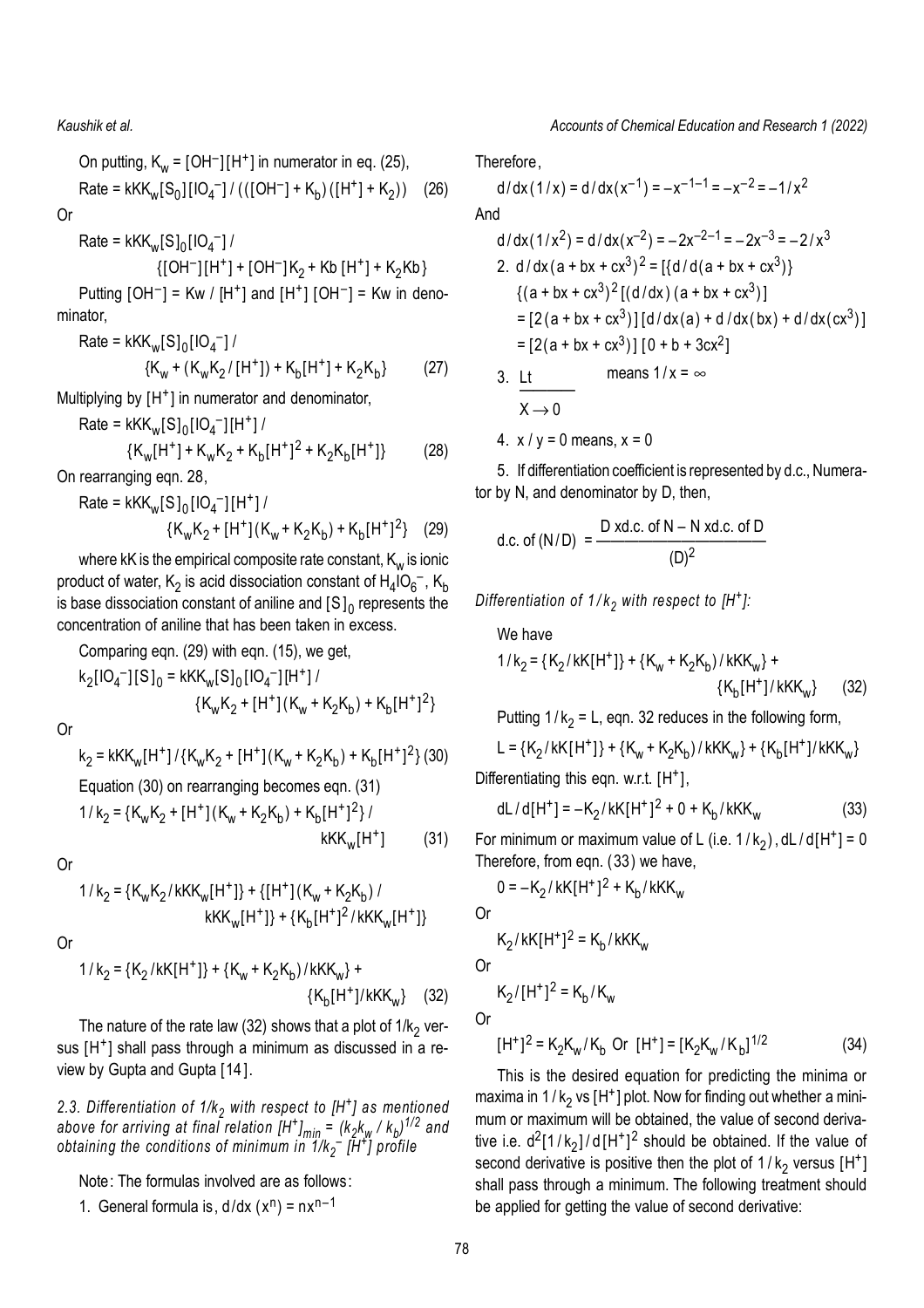Differentiating the eqn.  $(33)$  again w. r. t.  $[H^+]$ , d<sup>2</sup>L/d[H<sup>+</sup>]<sup>2</sup> = 2K<sub>2</sub>/kK[H<sup>+</sup>]<sup>3</sup>

This value of  $d^2L/d[H^*]^2$  is positive, so we will get minima at [H<sup>+</sup>] = [K<sub>2</sub>K<sub>w</sub>/K<sub>b</sub>]<sup>1/2</sup>. Or we can say that L i.e. 1/k<sub>2</sub> is minimum when  $[H^+] = [K_2K_w/K_b]^{1/2}$ . Or

$$
[H^+]_{min.} = (K_2 K_w / K_b)^{1/2}
$$
 (35)

On substituting the values of  $\mathsf{K}_2$ ,  $\mathsf{K}_\mathsf{w}$  and  $\mathsf{K}_\mathsf{b}$ , we get

 $[H^+]_{min}$  = 3.8×10<sup>-7</sup> mol dm<sup>-3</sup>

It is gratifying to note that the calculated value of  $[H^+]_{min}$  is in excellent agreement with the experimental value of  $[H^+]_{min}$  of  $3.16 \times 10^{-7}$  mol dm $^{-3}$  obtained from 1 / k<sub>2</sub> versus [H<sup>+</sup>] plot (Fig. 1). Also,  $1/k_2 - [H^+]$  profile will show a minimum.

*2.4. Differentiation of k<sup>2</sup> with respect to [H<sup>+</sup> ] as mentioned* above for arriving at final relation [H<sup>+</sup>]<sub>MIN</sub> =  $(k_2k_{\sf w}/k_b)^{1/2}$  and *obtaining the conditions of maximum in k2 – [H<sup>+</sup> ] profile*

Eqn. (30) is,  
\n
$$
k_2 = kKK_w[H^+] / {K_wK_2 + [H^+]}(K_w + K_2K_b) + K_b[H^+]^2}
$$
 (30)  
\nDifferentiating w. r. t. H<sup>+</sup>, using formula – 5 as given earlier,  
\n $dk_2/d[H^+] = {K_wK_2 + [H^+]}(K_w + K_2K_b) + K_b[H^+]^2$ } kKK<sub>w</sub>–

$$
\frac{kK_{w}N_{2} + [H^{+}](N_{w} + N_{2}N_{b}) + N_{b}[H^{+}]^{2}}{kKK_{w}[H^{+}](K_{w} + K_{2}K_{b}) + 2K_{b}[H^{+}]} \qquad (36)
$$
\n
$$
\frac{kK_{w}K_{2} + [H^{+}](K_{w} + K_{2}K_{b}) + K_{b}[H^{+}]^{2}}{kK_{w}K_{2} + [H^{+}](K_{w} + K_{2}K_{b}) + K_{b}[H^{+}]^{2}}
$$

For getting minimum or maximum value of  $k_2$ , The value of  $dk_2/d[H^+]$  should be set equal to 0, and using formula – 4 (i.e. if  $x/y = 0$ , then the numerator is zero),

$$
{K_{w}K_{2} + [H^{+}](K_{w} + K_{2}K_{b}) + K_{b}[H^{+}]^{2}} kKK_{w} - kKK_{w}[H^{+}]
$$
  
{ $(K_{w} + K_{2}K_{b}) + 2K_{b}[H^{+}]\} = 0$  (37)

Or

$$
KK_{w}[\{K_{w}K_{2} + [H^{+}](K_{w} + K_{2}K_{b}) + K_{b}[H^{+}]^{2}\} -
$$
  
[H^{+}]\{(K\_{w} + K\_{2}K\_{b}) + 2K\_{b}[H^{+}]\}] = 0 \t(38)

Or

$$
[\{K_w K_2 + [H^+](K_w + K_2 K_b) + K_b [H^+]^2\} -
$$
  
[H^+] $\{(K_w + K_2 K_b) + 2K_b [H^+] \} = 0 / k K_b K_w = 0$  (39)

Or

$$
{K_wK_2 + [H^+](K_w + K_2K_b) + K_b[H^+]^2} -
$$
  
[H^+]{(K\_w + K\_2K\_b) - 2K\_b[H^+]^2} = 0 (40)

Or

$$
K_{w}K_{2} + K_{b}[H^{+}]^{2} - 2K_{b}[H^{+}]^{2} = 0
$$
\nOr

*Kaushik et al. Accounts of Chemical Education and Research 1 (2022)*

$$
K_w K_2 - K_b [H^+]^2 = 0 \tag{42}
$$

Or

$$
[H^+]^2 = K_2 K_w / K_b
$$
 (43)

Or

$$
[H^+] = [K_2 K_w / K_b]^{1/2}
$$
 (44)

This is the desired equation for predicting the minima or maxima in  $k_2$  vs [H<sup>+</sup>] plot. Now, for finding out whether a minimum or maximum will be obtained, the value of second derivative i.e.  $d^2[k_2]$  / d[H<sup>+</sup>]<sup>2</sup> should be obtained. If the value of second derivative is negative then the plot of  $k_2$  versus [H<sup>+</sup>] shall pass through a maximum. The following treatment should be applied for getting the value of second derivative:

Eqn. (31) is,

$$
{K_{w}K_{2}+[H^{+}](K_{w}+K_{2}K_{b})+K_{b}[H^{+}]^{2}} kKK_{w}-
$$
  

$$
kKK_{w}[H^{+}](K_{w}+K_{2}K_{b})+2K_{b}[H^{+}])
$$
  

$$
{K_{w}K_{2}+[H^{+}](K_{w}+K_{2}K_{b})+K_{b}[H^{+}]^{2}}^{2}
$$

Putting 
$$
K_w K_2 = a
$$
,  $kKK_w = b$ , and  $K_w + K_2 K_b = c$   
\n
$$
\{a + [H^+]c + K_b[H^+]^2\} b -
$$
\n
$$
dk_2/d[H^+] = \frac{b[H^+] \{c + 2K_b[H^+] \}}{\{a + [H^+]c + K_b[H^+]^2\}^2}
$$
\n(45)

Or

$$
ab + bc[H^{+}] + bK_{b}[H^{+}]^{2} - bc[H^{+}] - 2bK_{b}[H^{+}]^{2}
$$
  
dk<sub>2</sub>/d[H^{+}] = 
$$
\frac{bc[H^{+}] - 2bK_{b}[H^{+}]^{2}}{\{a + [H^{+}]c + K_{b}[H^{+}]^{2}\}^{2}}
$$
(46)

Or

$$
dk_2/d[H^+] = -\frac{ab - bK_b[H^+]^2}{\{a + c[H^+] + K_b[H^+]^2\}^2}
$$
(47)

Differentiating again w.r.t. [H<sup>+</sup>] (using formula -5 and 2), 0 – 2bK<sub>b</sub>[H<sup>+</sup>]{a + c[H<sup>+</sup>]+ K<sub>b</sub>[H<sup>+</sup>]<sup>2</sup>}<sup>2</sup> –

$$
\{ab - bK_b[H^+]^2\}^2 \{a + c[H^+] + K_b[H^+]^2\}
$$

$$
\{0 + c + 2K_b[H^+] \}
$$

$$
d^2k/d[H^+]^2 = \frac{\{a + c[H^+] + K_b[H^+]^2\}^4}{\{a + c[H^+] + K_b[H^+]^2\}^4}
$$
(48)

Here in the numerator, in the term  $-\{\text{ab} - \text{bK}_{\text{b}}[\text{H}^{+}]^2\}$  2 {a + c[H<sup>+</sup>] + K<sub>b</sub>[H<sup>+</sup>]<sup>2</sup>} {0 + c + 2K<sub>b</sub>[H<sup>+</sup>]}, the value of the term ab – bK<sub>b</sub> [H<sup>+</sup>]<sup>2</sup>, can be obtained by putting the value of [H<sup>+</sup>]<sup>2</sup> from eqn. (38) i.e. [H<sup>+</sup>]<sup>2</sup> = K<sub>2</sub>K<sub>w</sub> /K<sub>b</sub>.  $ab - bK_b[H^+]^2 = ab - bK_b(K_2K_w/K_b)$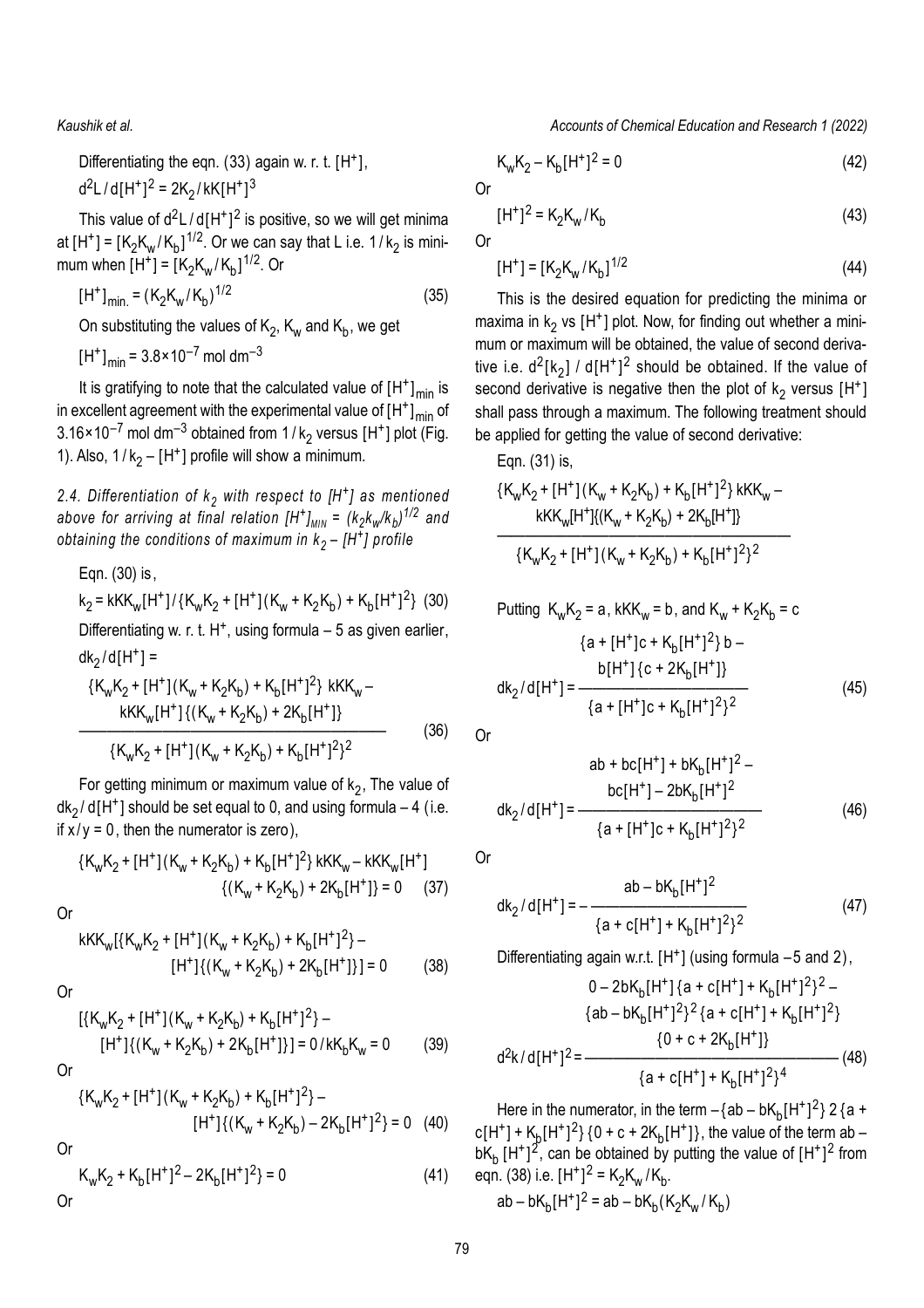*Accounts of Chemical Education and Research 1 (2022)*



#### **Scheme 1**

Or

ab – b $K_b[H^+]^2 = ab - bK_b(a/K_b) = ab - ab = 0$  (as,  $K_2K_w = a$ ) As the term ab – b $K_b[H^+]^2$  in numerator of eqn. (43) is always zero, the numerator is always – ve. Hence, maxima will be obtained in the plot of  $k_2$  vs  $[H^+]$  at a point at which

$$
[H^+] = [K_2 K_w / K_b]^{1/2}.
$$

Or  $[H^+]_{max} = [K_2K_w/K_b]^{1/2}$ (49) On substituting the values of  $\mathsf{K}_2$ ,  $\mathsf{K}_\mathsf{w}$  and  $\mathsf{K}_\mathsf{b}$ , we get

 $[H^+]_{\text{max}} = 3.8 \times 10^{-7} \text{ mol dm}^{-3}$ 

It is gratifying to note that the calculated value of  $[H^+]_{\text{max}}$  is

in excellent agreement with the experimental value of  $\left[\mathsf{H}^{\texttt{+}}\right]_{\text{max}}$ of 3.16×10<sup>–7</sup> mol dm<sup>–3</sup> obtained from k<sub>2</sub> versus [H<sup>+</sup>] plot. Also,  $k<sub>2</sub>$  – pH profile will show a maximum.

### **References**

- [1] Kaushik RD, Singh J, Manila, Tyagi P, Singh P. J. Indian Chem. Soc. 2014;91,1483.
- [2] Kaushik RD, Malik R, Kumar T, Singh P. Oxid. Commun. 2012;35, 316.
- [3] Kaushik RD, Kumar A, Kumar T, Singh P. React. Kinet. Mech. Cat. 2010;101,13. doi: 10.1007/s11144-010-0214-y.
- [4] Singh P, Kumar T, Malik R, Kaushik RD. J. Indian Council of Chemists, 2011;28,30.
- [5] Kaushik RD, Kumar D, Kumar A, Kumar A. J. Indian Chem. Soc.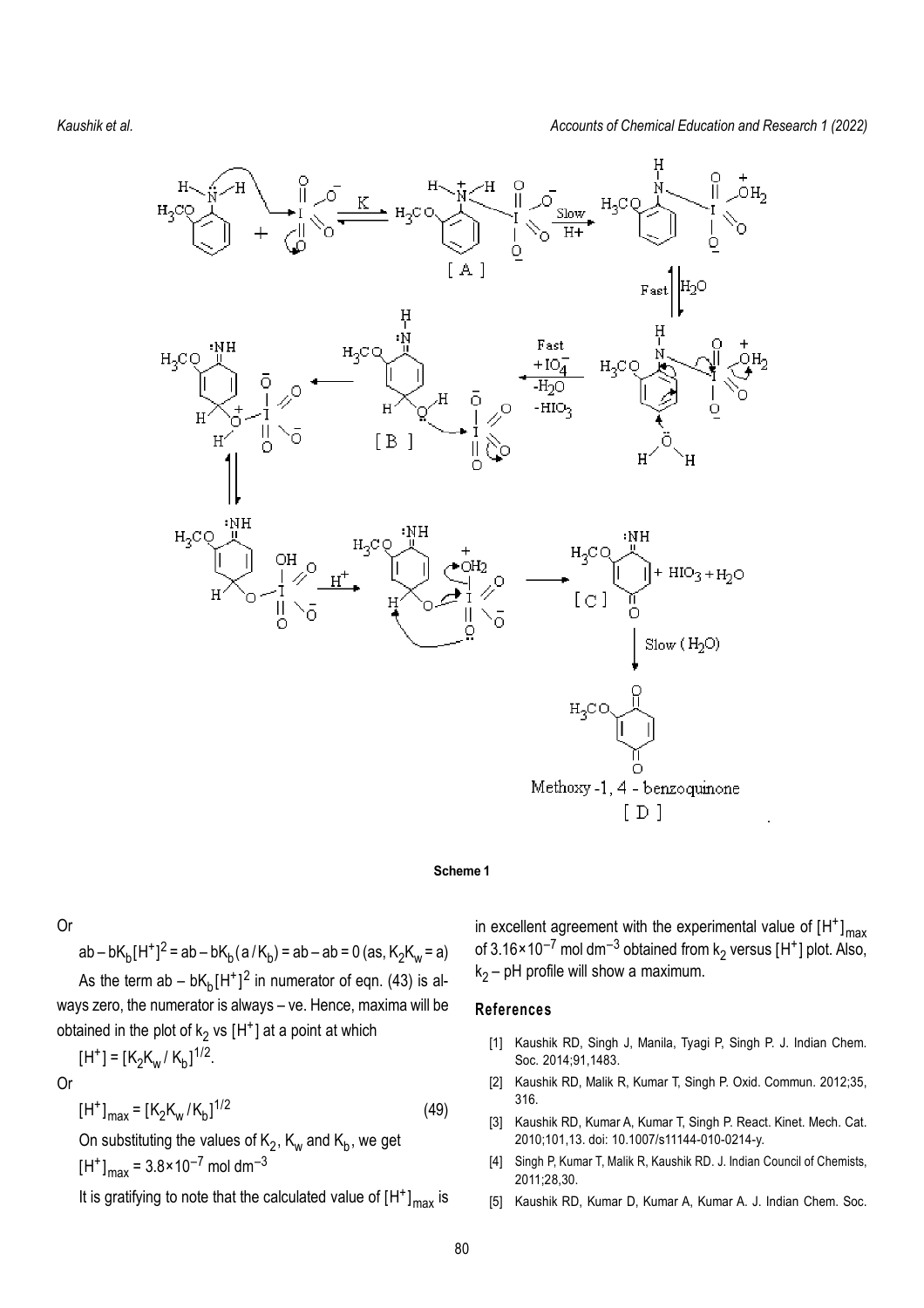*Kaushik et al. Accounts of Chemical Education and Research 1 (2022)*

2010;87,811.

- [6] Kaushik RD, Manila, Kumar D, Singh P. Oxid. Commun. 2010;33, 519.
- [7] Kaushik RD, Malik R, Manila, Kumar A. Asian J. Chem. 2010;22, 2090.
- [8] Kaushik RD, Singh J, Manila, Kaur M, Singh P. Bull. Chem. React. Engg. Cat. 2014;9,182. [doi: 10.9767/bcrec.9.3.6823.182-191].
- [9] Kaushik RD, Agarwal R, Tyagi P, Singh O, Singh J. Bull. Chem. React. Engg. Cat. 2015;10,78.
- [10] Kaushik RD, Singh J, Chawla M, Rawat K. Rasayan J. Chem. 2020;13,541.
- [11] Singh J, Sushma, Kaushik RD, Tiwari MM, Chawla M. Rasayan J. Chem. 2019;12,1203.
- [12] Kaushik RD, Malik R, Kumar A. J. Indian Chem. Soc. 2010; 87,317.
- [13] Singh J, Kaushik RD, Khandelwal N, Kumari E. J. Indian Chem. Soc. 2016;93,93.
- [14] Gupta KS, Gupta YK. J. Chem. Edu. 1984;61,972.